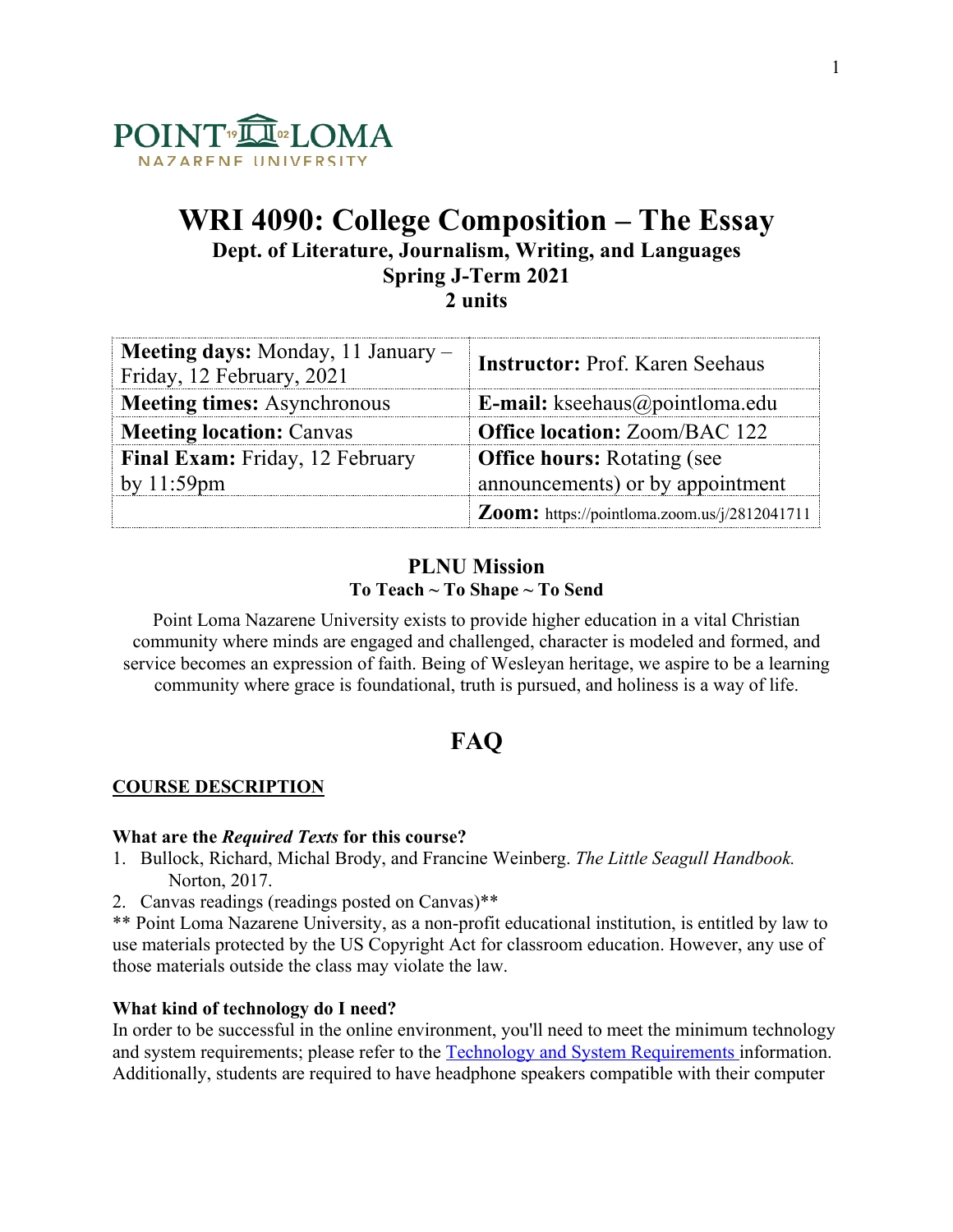available to use. If a student is in need of technological resources please contact student-techrequest@pointloma.edu.

Problems with technology do not relieve you of the responsibility of participating, turning in your assignments, or completing your class work.

## **What am I going to learn in this class?**

WRI 4090 is an undergraduate course designed to grow your ability to think critically about various texts, do effective research, and synthesize that research into compelling written work. This class is a writing class; thus, you will write often and diversely, learning how to go from brainstorming a nascent idea to a final product that has academic, social, personal, or professional relevance. As such, you will spend time conducting research both in and out of class to gather research so that you can enter the conversation. Further, you will spend time reading one another's writing, which is teaching you to not only respond and give outside critique but also to look at your and others' works with an eye for grammar, rigor in researched support, rhetoric, and aesthetic. Finally, good writers are good readers; though we have a set handbook that will cover the mechanics of writing researched papers, we will also read outside work, as necessary, to support our writing and development.

## The PLNU catalog states that WRI 4090 is

a comprehensive first-year composition experience in reading, writing, and critical thinking, centered on essay and research writing. [T]he course emphasizes the processes of writing thesis-based manuscripts as an evolving product, with attention to sentencelevel conventions and coherence among well-developed paragraphs. Library research and writing the source-based essay are major components of the course. The course emphasizes the process of writing as well as the manuscript as an evolving product.

Caveat for some of you: "A diagnostic exam given in the beginning of the term will determine **if** the student needs to co-enroll in Writing 0097." If deemed necessary, this dual enrollment is mandatory to pass my class. Most students (once they get over their initial disappointment) find that WRI 0097 is VERY helpful.

The **Course Learning Outcomes (CLO)** for this class are as follows:

1. Apply the conventions of the English language and creative skills in various forms of academic writing genres.

2. Demonstrate knowledge of the stages of the writing process in academic writing: planning, drafting, organizing, composing, revising, and editing.

3. Evaluate and utilize rhetorical modes of organization in written compositions: narrative, cause/effect, compare/contrast, persuasion, process analysis, and others.

4. Demonstrate knowledge of and apply documentation formats to properly cite research in written compositions.

5. Critically analyze writing to determine point-of-view, tone, purpose, audience, and theme to enable reflection and response in written compositions.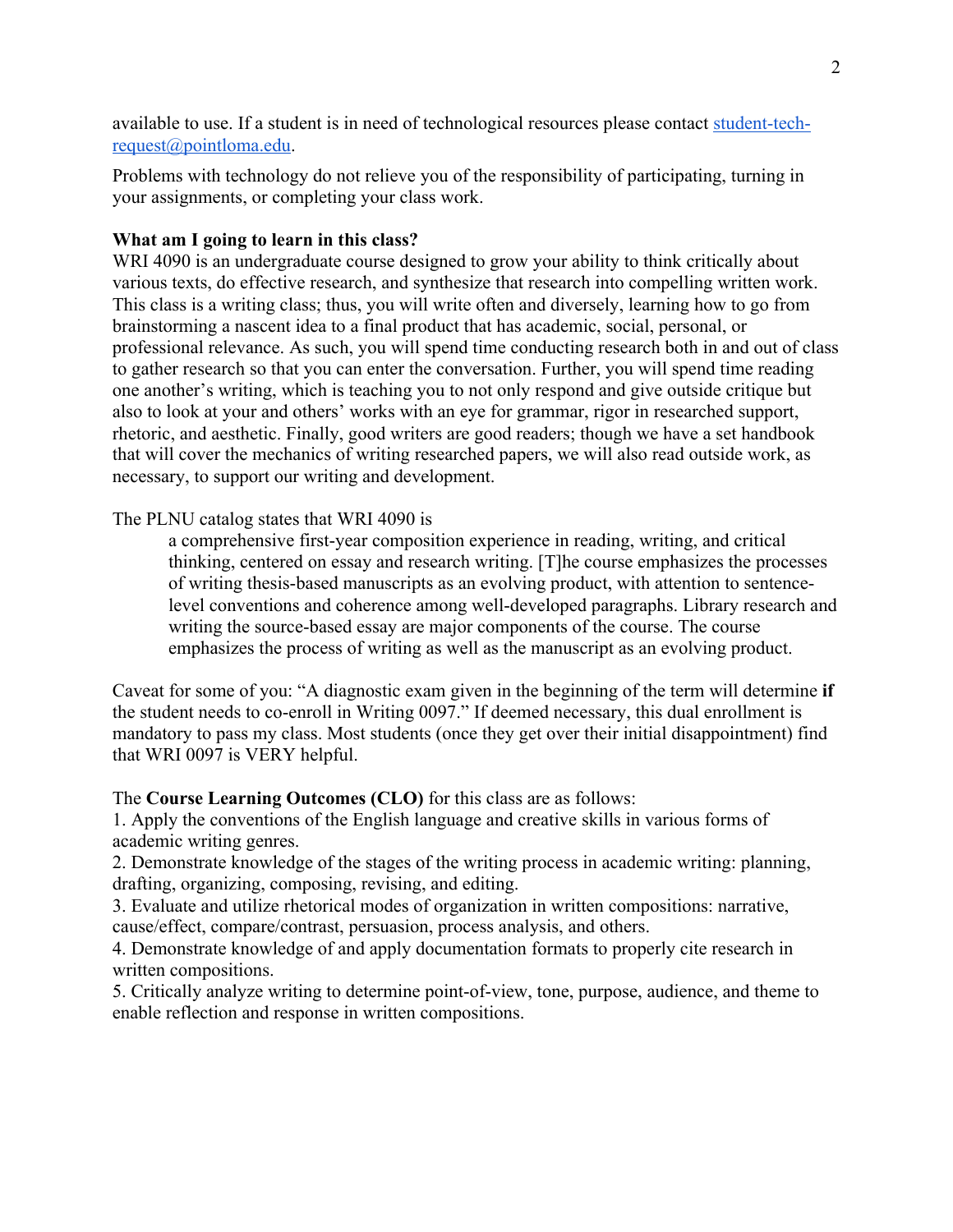#### **Why do I have to take this class?**

The short answer is that you need this class or one like it to graduate. The better answer is that this class will make you a better critical thinker and writer—skills you can take from the classroom into many areas of your life. Being able to read, analyze, synthesize, and write effectively gives you agency in whatever field you may enter.

The more official answer is that this course is one of the components of the Foundational Explorations Program (FELO) at Point Loma Nazarene University. PLNU provides a foundational course of study in the liberal arts informed by the life, death, and resurrection of Jesus Christ. In keeping with the Wesleyan tradition, the curriculum equips students with a broad range of knowledge and skills within and across disciplines to enrich major study, lifelong learning, and vocational service as Christ-like participants in the world's diverse societies and culture.

#### **How much time should I plan to spend on this course?**

According to PLNU's Course Credit Hour Information:

In the interest of providing sufficient time to accomplish the stated Course Learning Outcomes, this class meets the PLNU credit hour policy for a 2-unit class delivered over 5 weeks. It is anticipated that students will spend a minimum of 37.5 participation hours per credit hour on their coursework. For this course, students will spend an estimated 75 total hours meeting the course learning outcomes.

#### **Are there any resources I can use online and/or on campus to help me?**

Yes. Here's a brief list!

**Tutorial Services** (i.e. tutoring, paper editing, review sessions & Academic Coaching) will be offered virtually during the 2020/21 academic year via *Brainfuse* and select Review Sessions will be conducted in Canvas. *Brainfuse* allows students to be tutored by faculty-recommended PLNU tutors and non-PLNU tutors. Tutorial services via *Brainfuse*  include live tutoring, writing labs, and language labs for foreign languages. Tutoring in *Brainfuse* has the capabilities of screen sharing, smartboards, and audio/video capabilities. You can contact tutorial services at  $TutorialService(\partial_i)$  pointloma.edu. **The Writers' Studio** is located in Bond Academic Center, Room 159.

https://www.pointloma.edu/opportunities/writers-studio

**The Library** has a tremendous amount of information available to you for your research. In addition to traditional books, the library has many databases (which provide electronic articles and source material) that allow you to do specific searches on nearly any topic. Further, Ryan Library is home to many very helpful librarians who can assist you, even virtually. https://libguides.pointloma.edu/RyanLibrary

**Canvas** will become your very close friend, as it will provide you access to the syllabus, course materials, Zoom, etc.

**Wikipedia** is an online encyclopedia www.wikipedia.org. Though this site can have errors from time to time, it is a wonderful place to look up any person, place, or event you encounter in your reading that you do not know. While I love Wikipedia for its ability to quickly provide information, **DO NOT** use this as a source for your papers.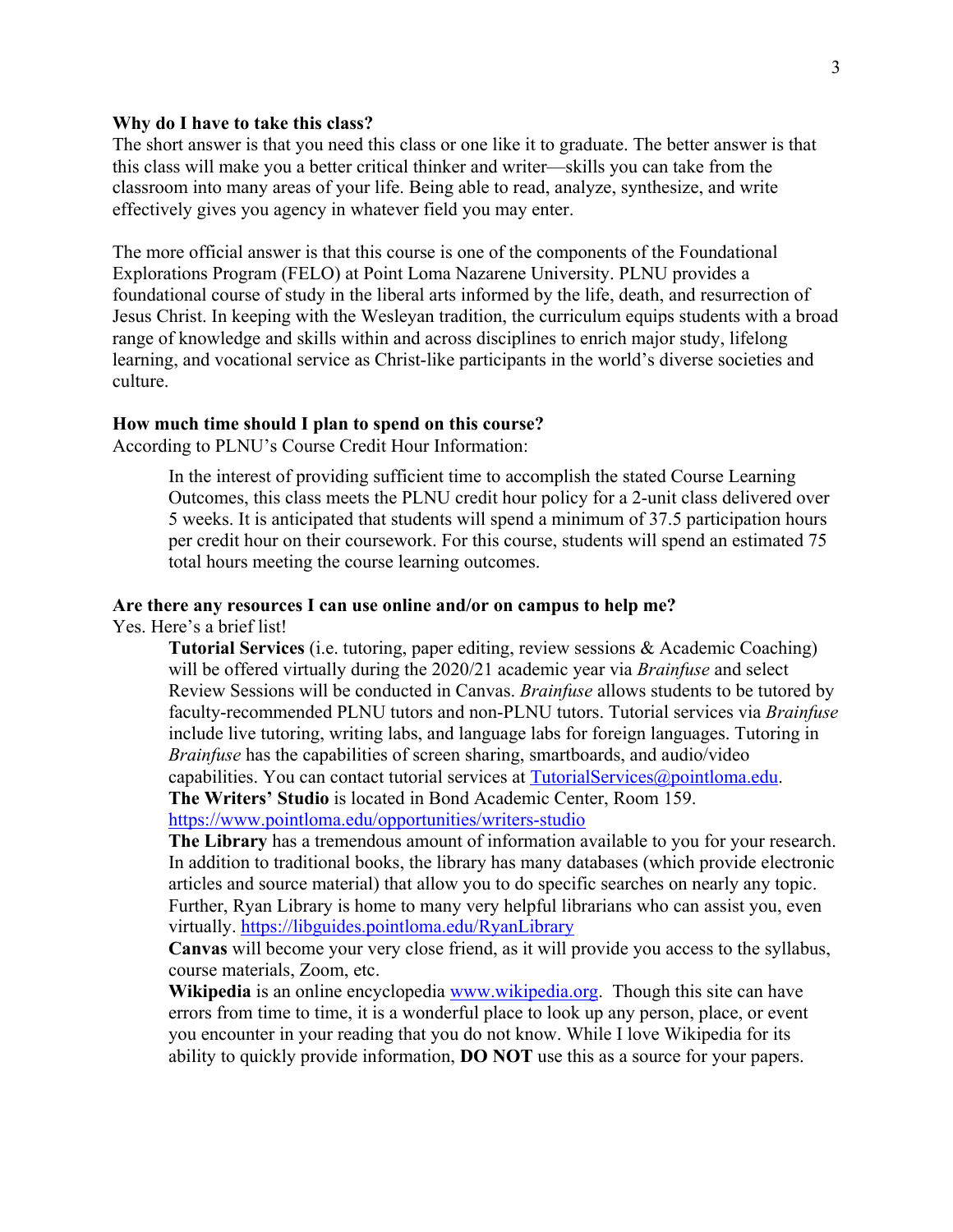## **ASSESSMENT AND GRADING**

This class has a total of 500 possible points. Your total points earned at the end of the term will be evaluated on the following scale:

| A              | 93-100 Percent |
|----------------|----------------|
| $A-$           | 90-92          |
| $B+$           | 89-88          |
| B              | 87-83          |
| $B-$           | 82-80          |
| $C+$           | 79-78          |
| $\overline{C}$ | 77-73          |
| $\overline{C}$ | 72-70          |
| $D+$           | 69-68          |
| D              | 67-63          |
| D-             | $62 - 60$      |
| F              | Below 60       |

#### **What do I have to do to pass this class (500 points)?**

- 1. Participate in this course.
- 2. Do all the assignments.
- 3. Turn them in on time.
- 4. Make sure your writing and your work is:
	- a. Thoughtful and considered
	- b. Typed (unless completed face-to-face)
	- c. Formatted correctly (MLA is the default expectation, unless otherwise specified)
	- d. Free of typos and other proofreading errors

#### **What are the assignments?**

**Diagnostic Exam (20 points):** Please see description about Writers' Studio.

**Skill-building Essays (160 points):** You will be assigned 4 short papers throughout the course of the class. These papers will cover specific writing skills you will be learning at that time.

> **#1 How Do I …?** #**2 Who Are We #3 Is a Hot Dog a Sandwich #4 What Do They Mean**

- **Final Exam (50 points):** PLNU requires that you demonstrate your skills in essay crafting and grammar mastery in an in-class (online), timed, final exam. Successful completion of this class requires taking the final examination on its scheduled day. The final examination schedule is posted at the top of this syllabus. No requests for early examinations or alternative days will be approved.
- **InQuizitive (185 points):** InQuizitive for Writers is an interactive online tool that is meant to help develop and sharpen your grasp of basic grammatical concepts. It is meant to be used in conjunction with reading and study of The Little Seagull Handbook.
- **Collaborative Work (50 points):** Collaborative work includes your participation in your assigned groups in any in-person or online class event. Because we will be depending on our groups to facilitate deeper learning, this work is highly valued and is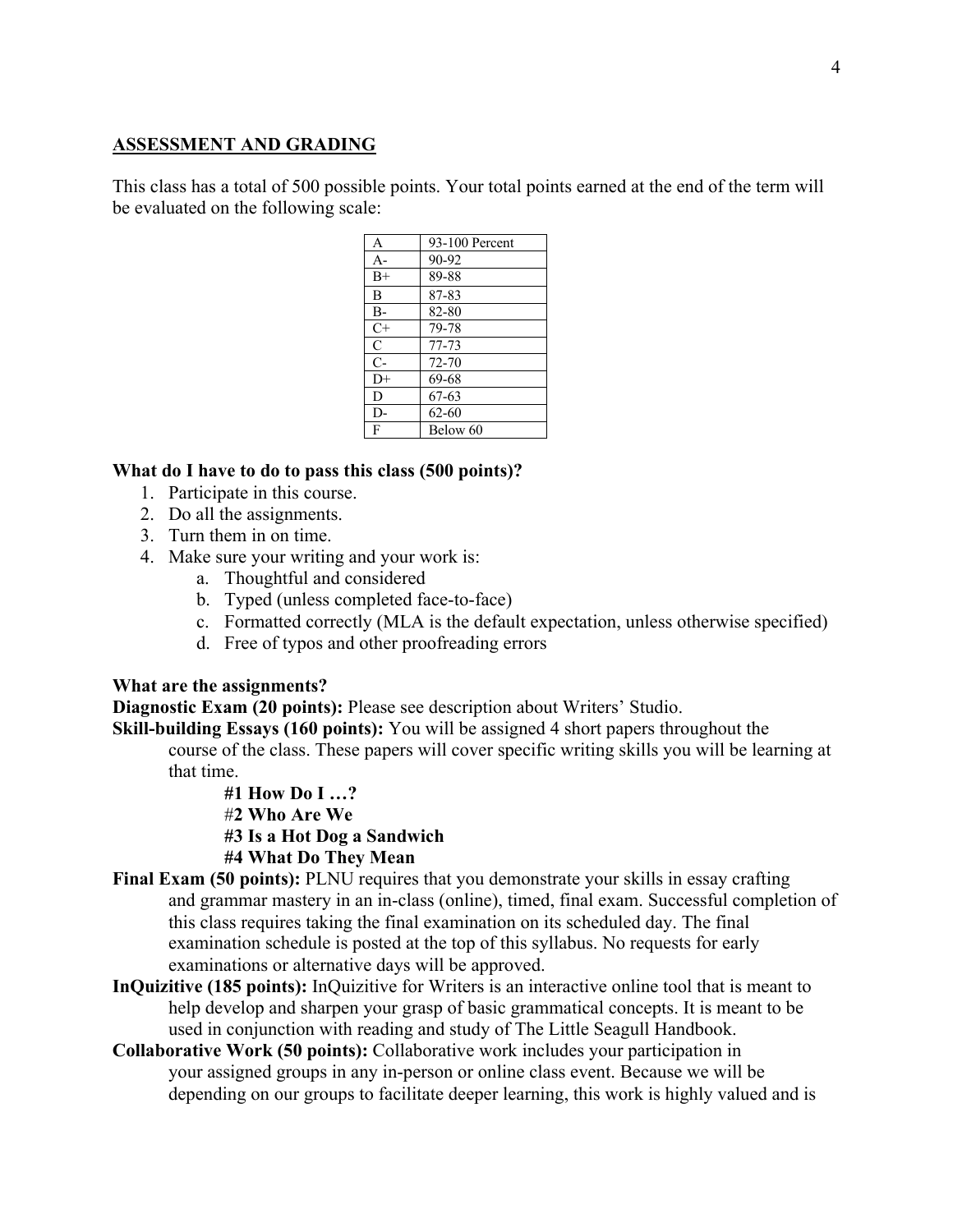awarded points accordingly. You must be an active participant every group assignment to get the full award of these points.

- **Class Participation (30 points):** Class participation includes class discussion, coming prepared for class, and participation in any in-person or online class event. For more information, see below.
- **Miscellaneous Quizzes (5 points):** Built into the introductory module, these 5 points reward your early engagement in the course.

## **\*For all of these assignments, further instructions will be given on Canvas and/or in class\***

### **Will I be required to attend and participate in class?**

Yes! Part of your grade in this class is for class participation and collaborative work, meaning you must interact with me and the other students as outlined in the course schedule. To earn full marks in both class participation and collaborative work, you must have a good attitude; you must show good faith and consistent effort in group activities; you must read all of the readings; and you must speak out. I often will use class discussion as a place to clarify how to do a certain writing assignment. Thus, taking good notes is important for your success in the class. **Please talk to me and e-mail me about extended illness, emergencies, and/or absence for official university business.**

Much of the work we will do in this class is cooperative. You should think of all your writing and speaking for and in class as public, not private, discourse. **By continuing in this class, you acknowledge that your work will be viewed by others in the class.**

Respect in class is a must. This classroom and all its extensions are safe spaces. As we discuss and analyze works that may address potentially emotional topics, we will encounter many different viewpoints within the class. In order to be a good participant in this class, you must be sensitive to your fellow writers. As we share ideas, personal insults and comments will not be tolerated. The best rule to follow: be kind.

#### **What if I have to miss a class or participation activities?**

You must participate to pass the class. However, I do understand that emergencies do come up. If you do choose to skip a portion of the course, you are responsible for the material covered and assignments given/due. **You must get this information from another** *student* **(not your instructor).** 

#### As PLNU notes,

Regular and punctual attendance at all **synchronous** class sessions is considered essential to optimum academic achievement. If the student is absent for more than 10 percent of class sessions (virtual or face-to-face), the faculty member will issue a written warning of de-enrollment. If the absences exceed 20 percent, the student may be de-enrolled without notice until the university drop date or, after that date, receive the appropriate grade for their work and participation. In some courses, a portion of the credit hour content will be delivered **asynchronously** and attendance will be determined by submitting the assignments by the posted due dates. See **Academic Policies** in the Undergraduate Academic Catalog. If absences exceed these limits but are due to university excused health issues, an exception will be granted.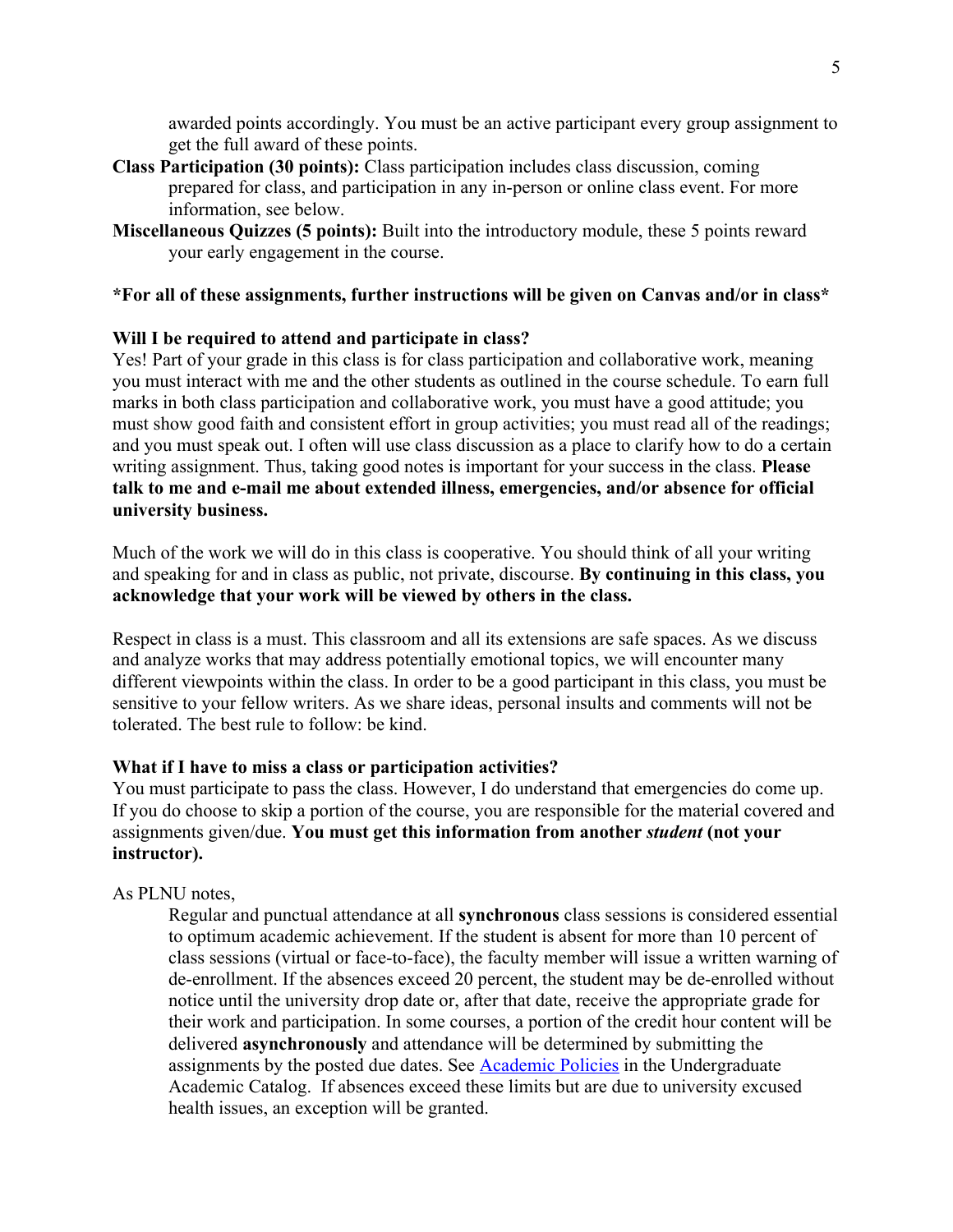A day of attendance in asynchronous content is determined as contributing a substantive note, assignment, discussion, or submission by the posted due date. Failure to meet these standards will result in an absence for that day. Instructors will determine how many asynchronous attendance days are required each week.

#### **What if I turn in a late assignment?**

If you miss the day an assignment is due, your grade on the assignment will drop a letter grade for every late day (not class days, actual days). For example, if an assignment is due on Wednesday and you submit that assignment on Thursday, the best grade you can receive will be a B. The notable exception to this is if you have made a prior arrangement with me to turn in an assignment on an alternative schedule. Extensions are decided on a case-by-case basis. If you are struggling with an assignment due to illness or another situation, please talk with me **before** that assignment is due.

#### **What if I want to use other people's writing in my writing?**

It is perfectly okay (and expected!) to reference other texts (written or visual) in your own writing. However, you must give credit to any ideas, words, phrases, or sentences that are not originally yours or aren't common knowledge. To omit doing this action is an act of plagiarism. Writing is often collaborative, and writers share and borrow from each other all the time (just as I did from other PLNU faculty when I wrote this syllabus). There are ways to do this that are acceptable (such as taking suggestions from a professor or a peer), but there are also ways to use other people's ideas or words in a way that is considered plagiarism (such as passing off somebody else's work—even just a sentence—as your own). We will discuss this further in class.

Plagiarism of any kind will not be tolerated. Any word or idea that is not your own must be cited correctly. As explained in the University Catalog,

academic dishonesty is the act of presenting information, ideas, and/or concepts as one's own when in reality they are the results of another person's creativity and effort. Violations of academic honesty include cheating, plagiarism, falsification, aiding academic dishonesty, and malicious interference. A faculty member who believes a situation involving academic dishonesty has been detected may assign a failing grade for a) that particular assignment or examination, and/or b) the course following the procedure in the university catalog. A student remains responsible for the academic honesty of work submitted in PLNU courses and the consequences of academic dishonesty beyond receipt of the final grade in the class and beyond the awarding of the diploma. Ignorance of these catalog policies will not be considered a valid excuse or defense. Students may not withdraw from a course as a response to a consequence. Students may appeal using the procedure in the university catalog.

See Academic Policies for further information.

If you aren't sure if you are plagiarizing, check out the information on the university cheating and plagiarism policy at http://catalog.pointloma.edu/content.php?catoid=8&navoid=864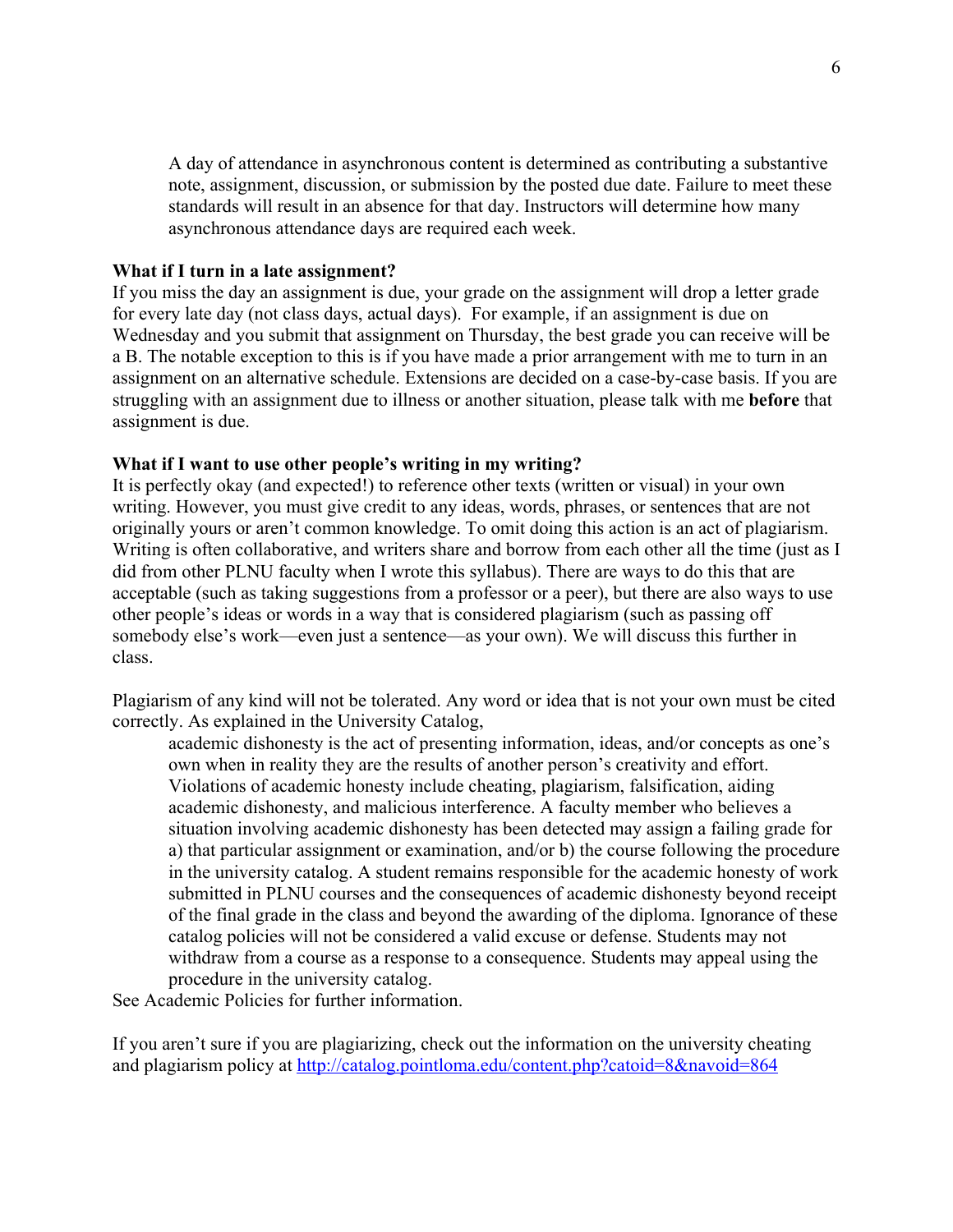#### **What do I need to know about the Writers' Studio?**

You will take a diagnostic essay that will reveal your strengths and weaknesses as a writer, thinker, and communicator on the college entry level. Your exam scores and your professor's discretion will determine whether or not you will benefit the most by enrolling in WRI 0097, which is the Writing Skills Tutorial held in the Writers' Studio. If your scores reveal that you need to enroll in WRI 0097, you will fulfill the requirements by working on your writing skills with trained tutors in the Writers' Studio once a week. The writing assignments you work on in the consultant will be writing assignments assigned in this writing course. Students who work in the Studio benefit greatly from the time spent working alongside a pedagogically trained fellow writer. The fee for the Studio, WRI 0097, is \$150.00. Should you discover you have the privilege of working in the Studio, know that the \$150.00 lab fee replaces a 3 unit, not-for-college credit, \$3,700.00 course your scores would have previously required you to take. **Failure to complete WRI 0097 will result in a failing grade in WRI 4090 and a reentry into the Studio the following term to complete the sessions.**

## **PLNU ACADEMIC ACCOMODATIONS POLICY**

While all students are expected to meet the minimum standards for completion of this course as established by the instructor, students with disabilities may require academic adjustments, modifications or auxiliary aids/services. At Point Loma Nazarene University (PLNU), these students are requested to register with the Disability Resource Center (DRC), located in the Bond Academic Center (*DRC@pointloma.edu* or 619-849-2486). The DRC's policies and procedures for assisting such students in the development of an appropriate academic adjustment plan (AP) allows PLNU to comply with Section 504 of the Rehabilitation Act and the Americans with Disabilities Act. Section 504 prohibits discrimination against students with special needs and guarantees all qualified students equal access to and benefits of PLNU programs and activities. After the student files the required documentation, the DRC, in conjunction with the student, will develop an AP to meet that student's specific learning needs. The DRC will thereafter email the student's AP to all faculty who teach courses in which the student is enrolled each term. The AP must be implemented in all such courses.

If students do not wish to avail themselves of some or all of the elements of their AP in a particular course, it is the responsibility of those students to notify their professor in that course. PLNU highly recommends that DRC students speak with their professors during the first two weeks of each term about the applicability of their AP in that particular course and/or if they do not desire to take advantage of some or all of the elements of their AP in that course.

## **PLNU FACE MASK AND SOCIAL DISTANCE POLICY**

If we return to face-to-face course meetings, please note PLNU's policy: Everyone in class will wear a face covering, unless there is a documented health related issue. If so, students should work with the Disability Resource Center to discuss their needs. The instructor can also use a face shield in place of a mask if at least 6ft distanced from everyone, if closer instruction is needed, they must use a face covering, either by itself or under their face shield.

A face shield is not an acceptable replacement for students, unless worn over a face covering.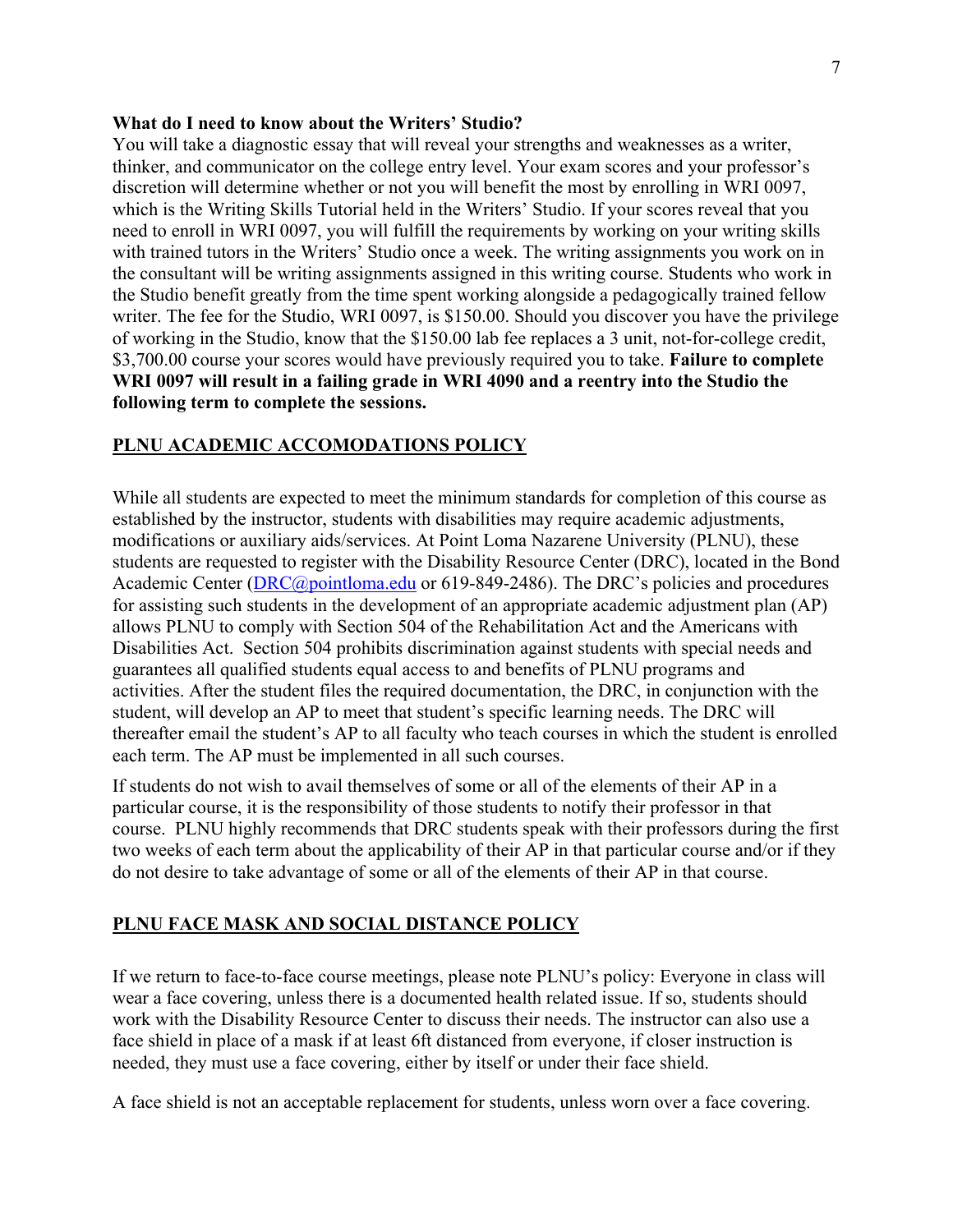Faculty are being allowed this adjustment to aid students who may be hearing impaired and facial gestures or reading of lips is needed.

If a student arrives in class and is not wearing a face covering, the faculty will ask them to wear one. If the student refuses, the faculty will ask the student to excuse themselves from class. If the student refuses, the faculty member will call campus safety to escort the student. In either refusal case, a conversation should be scheduled between the chair of the department and student. Failure to follow communicated health guidelines will be considered a violation of the Student Handbook and can result in student conduct sanctions up to and including loss of housing privileges or suspension. These sanctions will be communicated by a Resident Director or the Dean of Students.

# **STATE AUTHORIZATION**

State authorization is a formal determination by a state that Point Loma Nazarene University is approved to conduct activities regulated by that state. In certain states outside California, Point Loma Nazarene University is not authorized to enroll online (distance education) students. If a student moves to another state after admission to the program and/or enrollment in an online course, continuation within the program and/or course will depend on whether Point Loma Nazarene University is authorized to offer distance education courses in that state. It is the student's responsibility to notify the institution of any change in his or her physical location. Refer to the map on State Authorization to view which states allow online (distance education) outside of California.

> **This syllabus is a contract. If you continue in this course, then you agree to comply with the class policies as stated here.**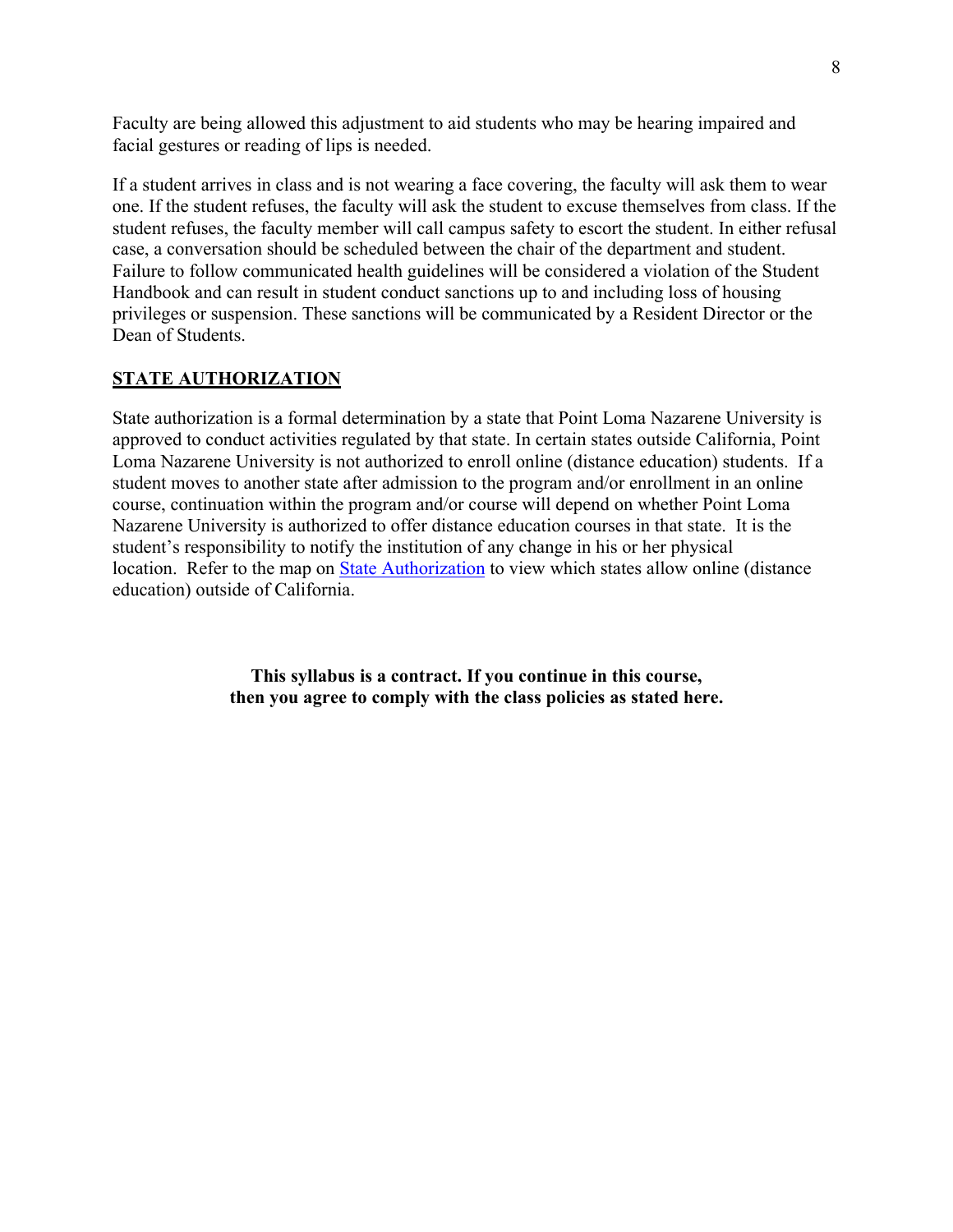#### **WRI 4090 Schedule1:**

*LS* denotes *The Little Seagull Handbook 3rd Ed.*

#### **WEEK 1: 1/11/2021 – 1/15/2021 (~15 hours)**

### **Watch:**

Wednesday, 1/13 – Recorded lecture(s) published on Canvas

#### **Check:**

Canvas Announcements

#### **Complete:**

Monday, 1/11 – Welcome to Class: Your Journey Begins Here! Module Monday,  $1/11$  – Review the Syllabus Wednesday, 1/13 – **Diagnostic Exam** (on Canvas) Friday, 1/15 – Skill-building Essay #1 Friday, 1/15 – Collaborative Work: Online Discussion

#### **Prepare:**

Purchase *The Little Seagull Handbook* (see text information on page 1 of this syllabus) Obtain any other relevant supplies

#### **WEEK 2: 1/18/2021 – 1/22/2021 (~15 hours)**

#### **Watch:**

Wednesday, 1/20 – Recorded lecture(s) published on Canvas

**Check:**  Canvas Announcements

#### **Complete:**

Friday, 1/22 – Skill-building Essay #2

Friday, 1/22 – Collaborative Work: Online Discussion

Friday, 1/22 – InQuizitive for Writers: 4 Modules (Assigned on Canvas)

<sup>1</sup> Note: I reserve the right to change the syllabus as needed to facilitate our course goals. You will receive notification of these changes, after which time you are responsible for required material.